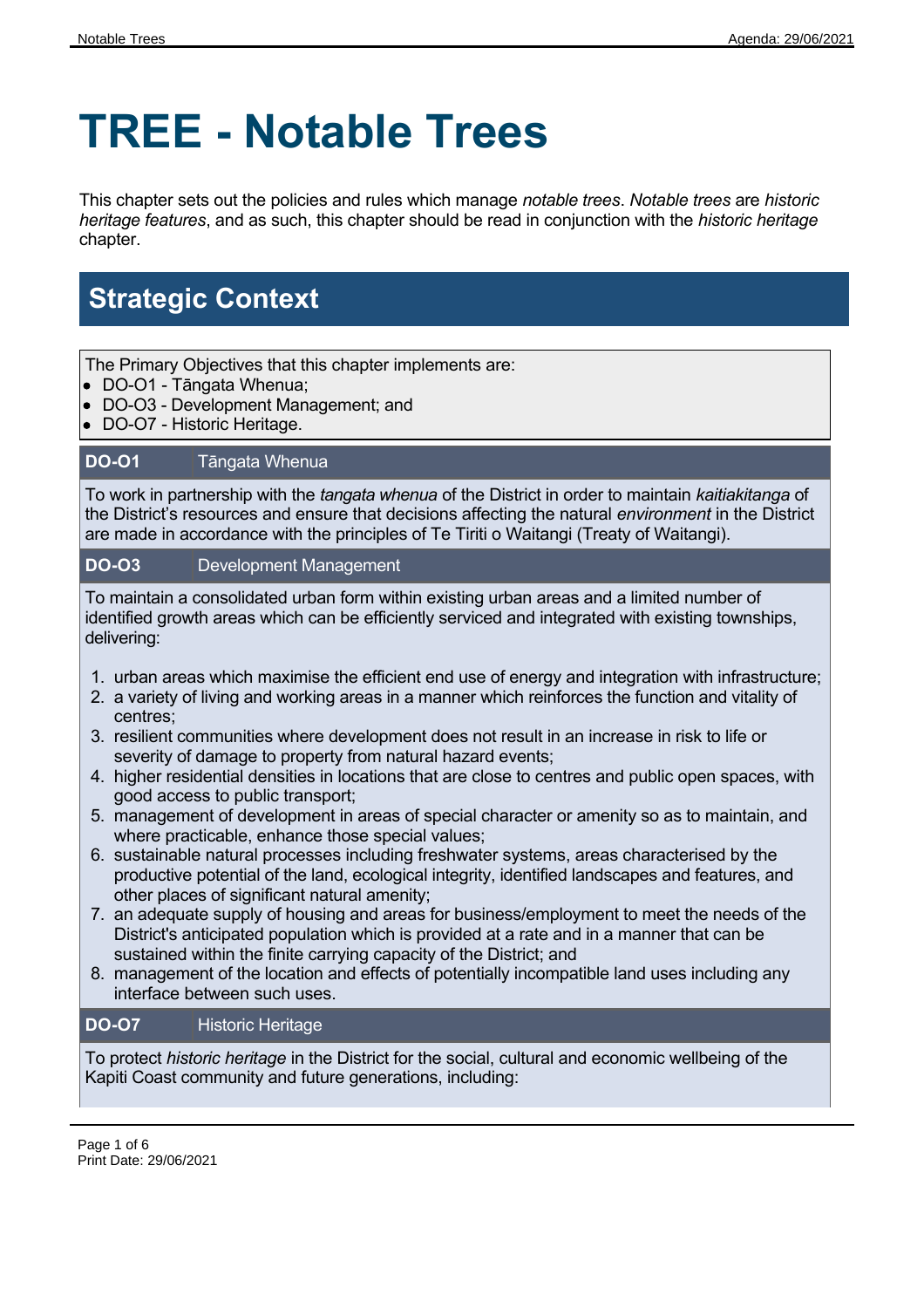- 1. supporting the contribution of *historic heritage features* and their values to the identity, character and amenity of places and landscapes;
- 2. recognising and protecting *tangata whenua historic heritage*, including *waahi tapu and other places and areas significant to Māori;* and
- 3. providing for appropriate use and *development* of natural and physical resources with *historic heritage* values, while ensuring any adverse environmental *effects* are avoided, remedied or mitigated.

The rules in this chapter apply to all land and activities in all *zones* unless otherwise specified. Provisions in other chapters of the Plan may also be relevant.

### **Policies**

| TREE-P1                                                                                                                                                                                                                                                                                                                                                                                                                                                                                                                                                                                                                                                                                                                | <b>Identification of Notable Trees</b>                                                                                                                                                                                                                                                                                                                                                                                                                                                                                                  |  |  |  |  |
|------------------------------------------------------------------------------------------------------------------------------------------------------------------------------------------------------------------------------------------------------------------------------------------------------------------------------------------------------------------------------------------------------------------------------------------------------------------------------------------------------------------------------------------------------------------------------------------------------------------------------------------------------------------------------------------------------------------------|-----------------------------------------------------------------------------------------------------------------------------------------------------------------------------------------------------------------------------------------------------------------------------------------------------------------------------------------------------------------------------------------------------------------------------------------------------------------------------------------------------------------------------------------|--|--|--|--|
| In addition to the criteria set out in HH-P2, trees will be considered for inclusion as a 'notable tree'<br>in the Schedule of Notable Trees (SCHED8) if they:                                                                                                                                                                                                                                                                                                                                                                                                                                                                                                                                                         |                                                                                                                                                                                                                                                                                                                                                                                                                                                                                                                                         |  |  |  |  |
| 1. achieve a Standard Tree Evaluation Method (STEM) score of 140 or greater (see TREE-Table<br>$1)$ ; or                                                                                                                                                                                                                                                                                                                                                                                                                                                                                                                                                                                                               |                                                                                                                                                                                                                                                                                                                                                                                                                                                                                                                                         |  |  |  |  |
| 2. are listed on the New Zealand Notable Trees Trust's New Zealand Tree Register.                                                                                                                                                                                                                                                                                                                                                                                                                                                                                                                                                                                                                                      |                                                                                                                                                                                                                                                                                                                                                                                                                                                                                                                                         |  |  |  |  |
| TREE-P2                                                                                                                                                                                                                                                                                                                                                                                                                                                                                                                                                                                                                                                                                                                | Notable Trees Assessment Criteria                                                                                                                                                                                                                                                                                                                                                                                                                                                                                                       |  |  |  |  |
| 1. The following criteria will be considered when assessing the <i>effects</i> of <i>trimming, modification</i><br>or removal of notable trees:                                                                                                                                                                                                                                                                                                                                                                                                                                                                                                                                                                        |                                                                                                                                                                                                                                                                                                                                                                                                                                                                                                                                         |  |  |  |  |
| a. the necessity for carrying out the works;<br>b. whether the tree is dead, or has a serious contagious disease or damage which has<br>caused a decline in its health;<br>c. whether the tree has become a danger to the public or interferes with public utilities or<br>drainage systems, watercourses or streams;<br>d. compliance with any statutory or legal obligation;<br>e. whether the tree can be successfully relocated (and is likely to survive) within the<br>surroundings;<br>f. whether the proposal can be altered to preserve the <i>tree</i> while still meeting the stated aims<br>of the applicant; and<br>g. whether the proposed activity is likely to damage the tree or endanger its health. |                                                                                                                                                                                                                                                                                                                                                                                                                                                                                                                                         |  |  |  |  |
|                                                                                                                                                                                                                                                                                                                                                                                                                                                                                                                                                                                                                                                                                                                        | 2. Consideration will also be given to:<br>a. the outcome of consultation with the relevant <i>iwi authority</i> and affected parties;<br>b. the outcome of consultation with the Department of Conservation, QEII National Trust, and<br>the New Zealand Notable Trees Trust where appropriate;<br>c. any evidence of a recognised and qualified arborist where appropriate; and<br>d. any evidence and recommendations made by Heritage New Zealand and any other<br>professionally recognised party in heritage conservation issues. |  |  |  |  |

**Rules**

Page 2 of 6 Print Date: 29/06/2021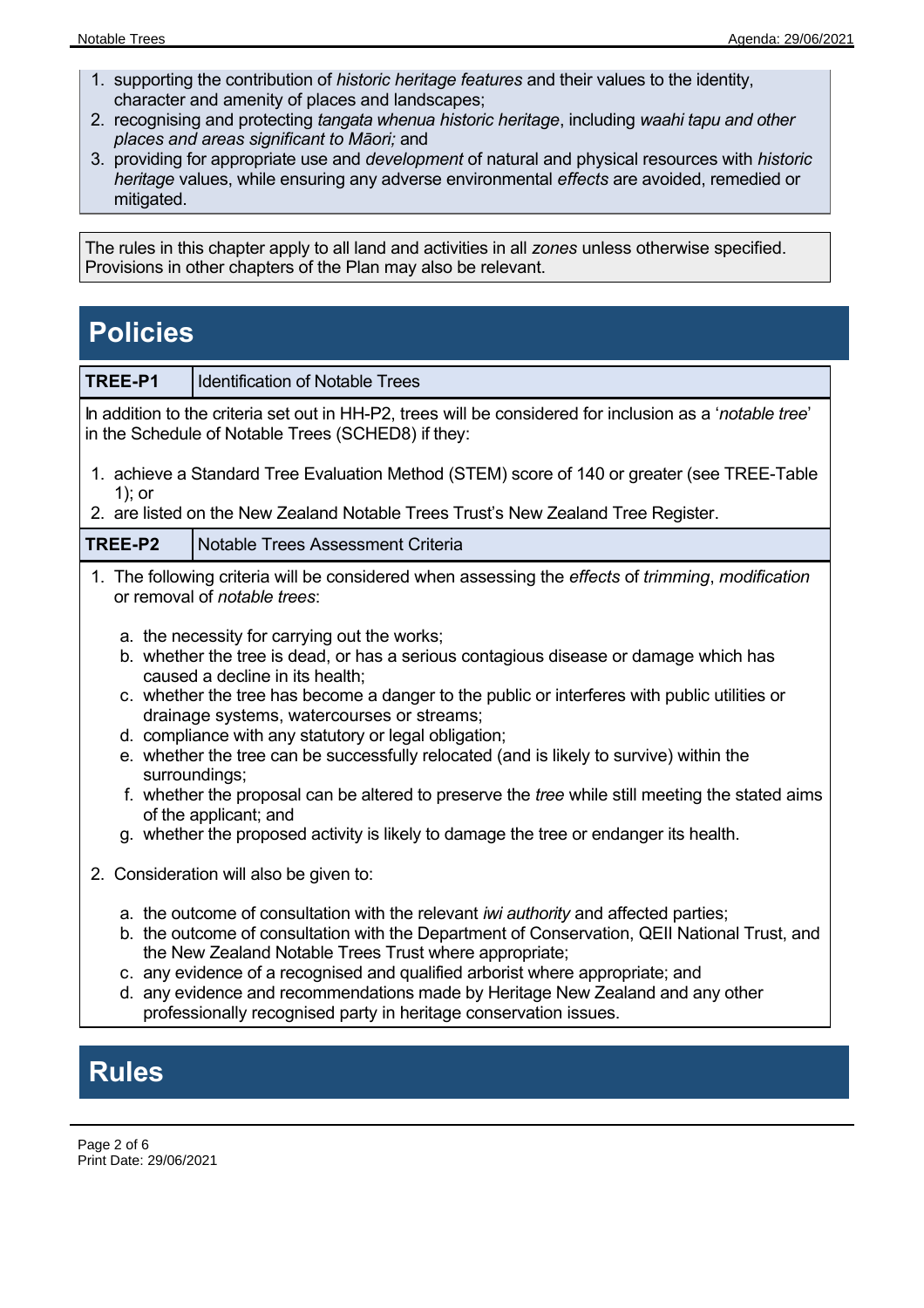| utility operator.             | line, especially works within the National Grid Subdivision Corridor; contact the relevant network                                                                                                                                                                                                                                                                                                                                                                                                                                                                                                                                                                                             | Notes: Works in close proximity to any electricity line can be dangerous and should be undertaken<br>in accordance with appropriate guidelines. To discuss any tree trimming works near any electricity                                                                                                                                                                                                                 |  |  |  |  |
|-------------------------------|------------------------------------------------------------------------------------------------------------------------------------------------------------------------------------------------------------------------------------------------------------------------------------------------------------------------------------------------------------------------------------------------------------------------------------------------------------------------------------------------------------------------------------------------------------------------------------------------------------------------------------------------------------------------------------------------|-------------------------------------------------------------------------------------------------------------------------------------------------------------------------------------------------------------------------------------------------------------------------------------------------------------------------------------------------------------------------------------------------------------------------|--|--|--|--|
| TREE-R1                       | Any activity on a site with a notable tree not specified as a controlled, restricted<br>discretionary, discretionary or non-complying activity in the rules in this Chapter.                                                                                                                                                                                                                                                                                                                                                                                                                                                                                                                   |                                                                                                                                                                                                                                                                                                                                                                                                                         |  |  |  |  |
| Permitted<br>Activity         | <b>Standards</b><br>1. The activity complies with all <i>permitted activity</i> standards in this Chapter.                                                                                                                                                                                                                                                                                                                                                                                                                                                                                                                                                                                     |                                                                                                                                                                                                                                                                                                                                                                                                                         |  |  |  |  |
| TREE-R2                       | Trimming of notable trees identified in Schedule 8.                                                                                                                                                                                                                                                                                                                                                                                                                                                                                                                                                                                                                                            |                                                                                                                                                                                                                                                                                                                                                                                                                         |  |  |  |  |
| Permitted<br>Activity         | <b>Standards</b><br>1. Any trimming must be undertaken only:<br>a. to achieve compliance with the requirements of the Electricity (Hazards<br>from Trees) Regulations 2003 or its successor; or<br>b. if it is compromising the safety and integrity of or obstructing an existing<br>access leg, right of way or driveway; and<br>c. by an arborist who has attained the New Zealand Qualifications Authority<br>National Certificate in Arboriculture Level 4 or equivalent qualification.<br>2. All trimming must be undertaken in accordance with the New Zealand<br>Arboricultural Association Incorporated Best Practice Guideline 'Amenity Tree<br>Pruning' Version 3 dated April 2011. |                                                                                                                                                                                                                                                                                                                                                                                                                         |  |  |  |  |
| TREE-R3                       | The modification of any notable tree(s) that is not a permitted activity under TREE-<br>R <sub>2</sub> .                                                                                                                                                                                                                                                                                                                                                                                                                                                                                                                                                                                       |                                                                                                                                                                                                                                                                                                                                                                                                                         |  |  |  |  |
| Controlled<br><b>Activity</b> | <b>Standards</b><br>1. The modification of a notable tree<br>must be limited to:<br>a. <i>modification</i> of vegetation that is<br>damaged, dead or dying or has<br>sustained storm damage or is<br>fatally diseased such that:<br>i. the vegetation is no longer<br>independently viable or<br>presents a risk of serious<br>harm to people or property<br>or risks damaging<br>surrounding protected<br>vegetation; and<br>ii. an arborist who has attained<br>the New Zealand<br><b>Qualifications Authority</b><br>National Certificate in<br>Arboriculture Level 4 or                                                                                                                    | <b>Matters of Control</b><br>1. The extent and method of vegetation<br>removal.<br>2. The location and timing of planting of<br>any plant species to compensate for<br>the loss of vegetation.<br>3. Any remedial work necessary to<br>restore the site after the <i>modification</i><br>activity is complete.<br>4. Public safety.<br>5. Measures to avoid, remedy or<br>mitigate effects on tāngata whenua<br>values. |  |  |  |  |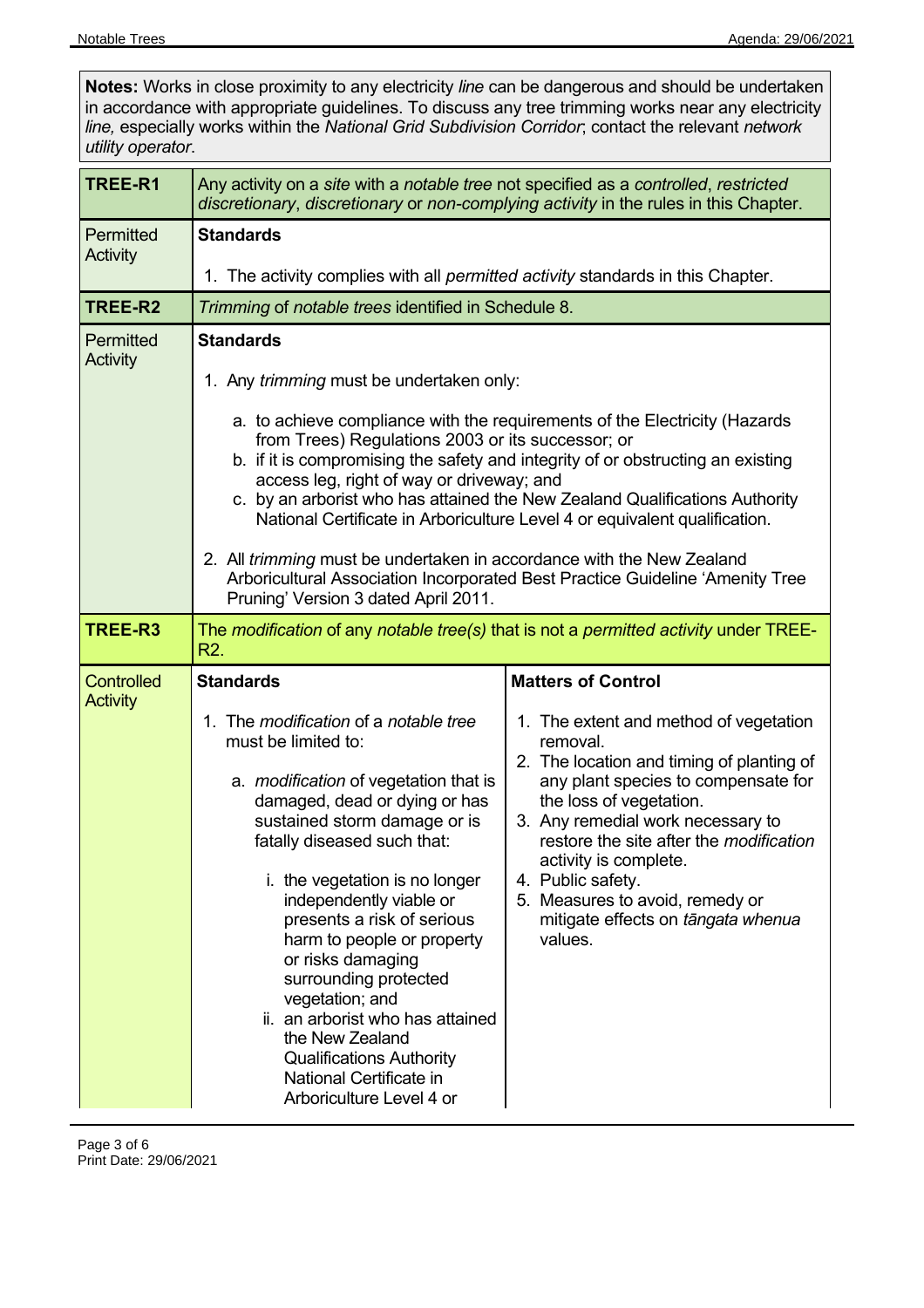|                                                              | equivalent qualification has<br>certified in writing that<br>Condition (i) above is met; or<br>2. Felling or removal of any tree, in<br>relation to an existing network utility,<br>that is necessary to reduce risk to<br>that existing network utility.                        |                                                                                                                                                                                                                                  |  |  |  |
|--------------------------------------------------------------|----------------------------------------------------------------------------------------------------------------------------------------------------------------------------------------------------------------------------------------------------------------------------------|----------------------------------------------------------------------------------------------------------------------------------------------------------------------------------------------------------------------------------|--|--|--|
| TREE-R4                                                      | Trimming of notable trees which do not comply with TREE-R2 or the standards in<br>TREE-R3, or <i>modification</i> of notable trees by any network utility operator to ensure<br>the safety and integrity of any network utility or to maintain access to the network<br>utility. |                                                                                                                                                                                                                                  |  |  |  |
| <b>Restricted</b><br><b>Discretionary</b><br><b>Activity</b> | <b>Standards</b>                                                                                                                                                                                                                                                                 | <b>Matters of Discretion</b><br>1. Effects on historic heritage values.<br>2. Effects on landscape and amenity.<br>3. The matters listed in TREE-P2.<br>4. Effects on context and surroundings.                                  |  |  |  |
| TREE-R5                                                      | Any activity affecting a historic heritage feature, which does not comply with one or<br>more of the permitted or controlled activity standards, unless otherwise specified.                                                                                                     |                                                                                                                                                                                                                                  |  |  |  |
| <b>Restricted</b><br><b>Discretionary</b><br><b>Activity</b> | <b>Standards</b>                                                                                                                                                                                                                                                                 | <b>Matters of Discretion</b><br>1. Consideration of the effects of the<br>standard not met.<br>2. Effects on historic heritage values.<br>3. Measures to avoid, remedy or<br>mitigate adverse effects.<br>4. Cumulative effects. |  |  |  |

|                                                                 | <b>TREE-Table Standard Tree Evaluation Method</b>                                                                                                         |                                                                                                                                                                                                                                                     |  |  |
|-----------------------------------------------------------------|-----------------------------------------------------------------------------------------------------------------------------------------------------------|-----------------------------------------------------------------------------------------------------------------------------------------------------------------------------------------------------------------------------------------------------|--|--|
| 1 Standard<br><b>Tree</b><br><b>Evaluation</b><br><b>Method</b> | The Standard Tree Evaluation Method is used for the evaluation of individual tree<br>specimens.<br><b>Factors:</b>                                        |                                                                                                                                                                                                                                                     |  |  |
|                                                                 | The method employs a multi-criteria approach to the evaluation of trees. The<br>following factors are assessed using the Standard Tree Evaluation Method: |                                                                                                                                                                                                                                                     |  |  |
|                                                                 | <b>Condition (Health)</b>                                                                                                                                 | • Form (botanical assessment)<br>Occurrence of the species (within the local District<br>boundary)<br>Vigour and Vitality (assessment of the health of the<br>tree)<br>• Function (usefulness, e.g. bears fruit, wind / noise<br>break etc.)<br>Age |  |  |
|                                                                 | <b>Amenity (Community</b><br><b>Benefit)</b>                                                                                                              | Stature ( <i>height</i> or width)<br>Visibility of the tree (the furthest distance from which<br>a tree can be seen)<br>Proximity of other trees (solitary or part of a group)                                                                      |  |  |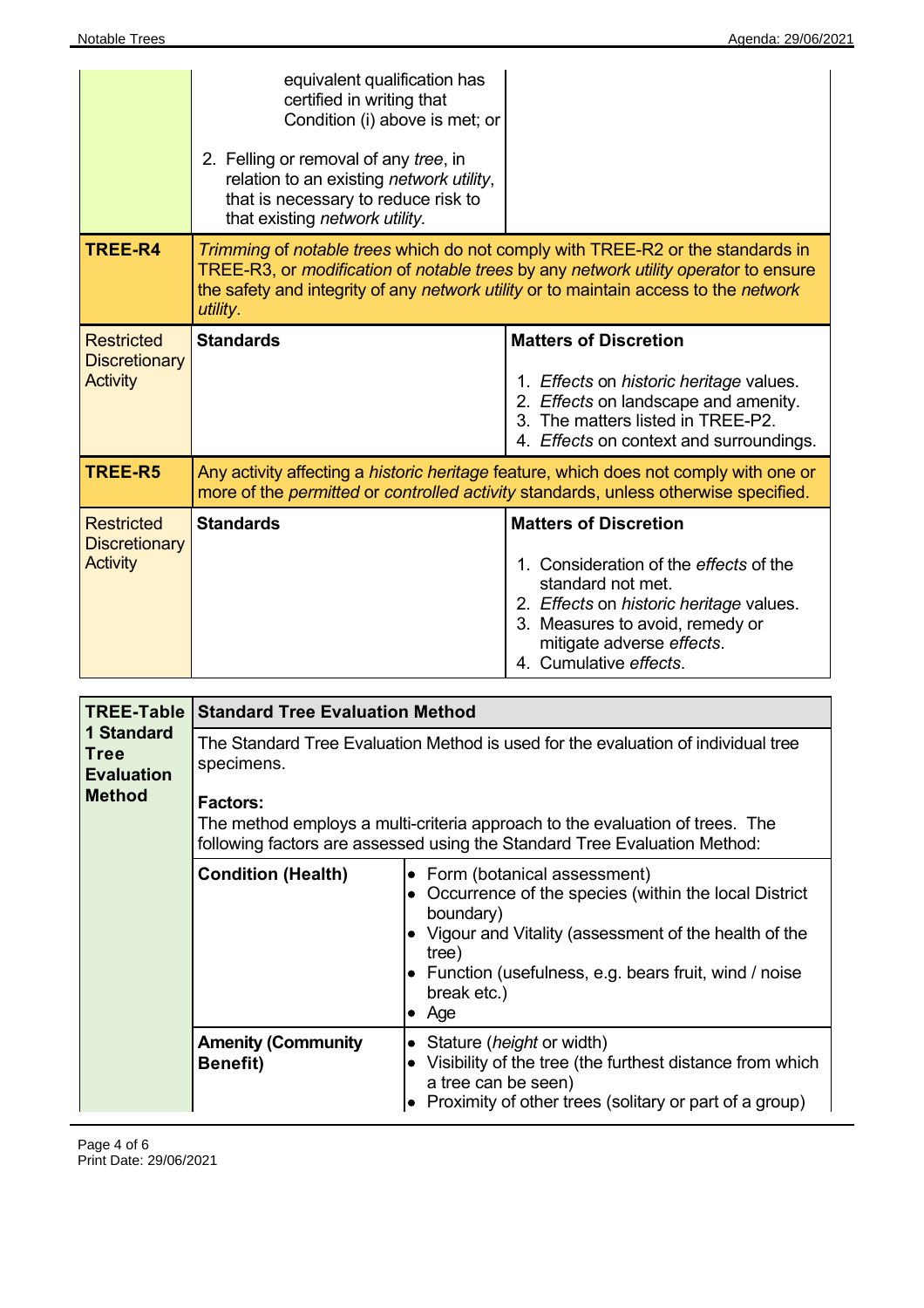|                                                    |                                                                                                                                                                                                                                     | tree?                                                                                                                                                                                                                                                                                                                                                                                      | surrounding microclimate) | • Role in setting ('How would a scene look without the<br>• Climatic influence (effect of the tree on the |                       |              |  |
|----------------------------------------------------|-------------------------------------------------------------------------------------------------------------------------------------------------------------------------------------------------------------------------------------|--------------------------------------------------------------------------------------------------------------------------------------------------------------------------------------------------------------------------------------------------------------------------------------------------------------------------------------------------------------------------------------------|---------------------------|-----------------------------------------------------------------------------------------------------------|-----------------------|--------------|--|
| <b>Notability (Distinction)</b><br><b>Historic</b> |                                                                                                                                                                                                                                     | $\bullet$ Stature<br>• Feature (exceptionally large proportions or special<br>visual interest)<br>• Form (outstanding example of species)                                                                                                                                                                                                                                                  |                           |                                                                                                           |                       |              |  |
|                                                    |                                                                                                                                                                                                                                     | • Age (authoritative and well documented age of over<br>50 years)<br>• Association (with a major event, person or revered<br>for cultural significance)<br>• Commemoration (planted to commemorate an<br>occasion)<br>• Remnant (of native forest or exotic tree plantations,<br>flora and fauna)<br>• Relict (existing in an environment which has<br>changed from that which is typical) |                           |                                                                                                           |                       |              |  |
| <b>Scientific</b>                                  |                                                                                                                                                                                                                                     | • Source (exceptional species qualities or generic<br>derivation)<br>• Rarity (authenticated scientific documentary<br>evidence of their rarity)<br>• Endangered (threatened under criteria developed by<br>the IUCN International Union of the Conservation of<br>Nature)                                                                                                                 |                           |                                                                                                           |                       |              |  |
| <b>Evaluation:</b>                                 | Points scored under each of the factors are recorded on the form in the right hand<br>column and totalled at the bottom. Only the point option scores set out may be<br>used. For example, the condition evaluation is shown below: |                                                                                                                                                                                                                                                                                                                                                                                            |                           |                                                                                                           |                       |              |  |
| <b>Points</b>                                      | 3                                                                                                                                                                                                                                   | 9                                                                                                                                                                                                                                                                                                                                                                                          | 15                        | 21                                                                                                        | 27                    | <b>Score</b> |  |
|                                                    | <b>Occurrence</b> predominant                                                                                                                                                                                                       | Common                                                                                                                                                                                                                                                                                                                                                                                     | Infrequent                | Rare                                                                                                      | Very Rare<br>Specimen |              |  |
| Form                                               | Poor                                                                                                                                                                                                                                | Moderate                                                                                                                                                                                                                                                                                                                                                                                   | Good                      | Very                                                                                                      |                       |              |  |
|                                                    |                                                                                                                                                                                                                                     |                                                                                                                                                                                                                                                                                                                                                                                            |                           | good                                                                                                      | Very rare             |              |  |
| Vigour &<br><b>Vitality</b>                        | Poor                                                                                                                                                                                                                                | Some                                                                                                                                                                                                                                                                                                                                                                                       | Good                      | Very<br>good                                                                                              | Excellent             |              |  |
| <b>Function</b>                                    | Minor                                                                                                                                                                                                                               | Useful                                                                                                                                                                                                                                                                                                                                                                                     | Important                 | Significant                                                                                               | Major                 |              |  |
|                                                    | $10$ yrs +                                                                                                                                                                                                                          | $20$ yrs +                                                                                                                                                                                                                                                                                                                                                                                 | $40$ yrs +                | $80$ yrs +                                                                                                | $100$ yrs +           |              |  |
| Age                                                | This system uses a starting figure of 3 points minimum increasing to a 30 point<br>maximum. Perfection in an organic object, such as a tree would be unnatural,<br>therefore the maximum point awarded would be 27, or 90%          |                                                                                                                                                                                                                                                                                                                                                                                            |                           |                                                                                                           |                       |              |  |
| <b>Points</b>                                      | 3                                                                                                                                                                                                                                   | 9                                                                                                                                                                                                                                                                                                                                                                                          | 15                        | 21                                                                                                        | 27                    | 30           |  |
| As<br>fractions                                    | 3/30                                                                                                                                                                                                                                | 9/30                                                                                                                                                                                                                                                                                                                                                                                       | 15/30                     | 21/30                                                                                                     | 27/30                 | 30/30        |  |